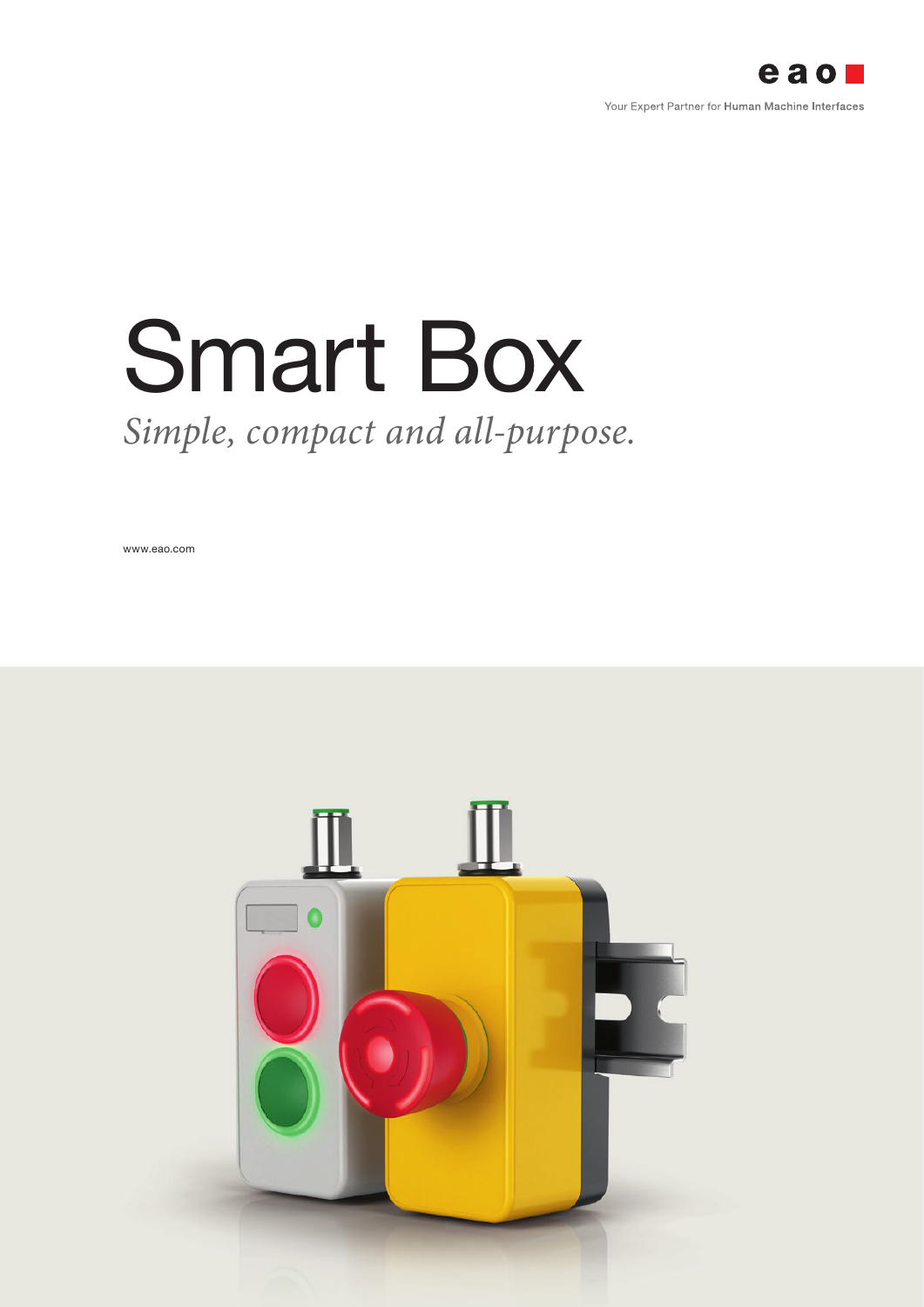### Smart Box *Simple, compact and all-purpose.* EAO Smart Box: Snap-on, plug & play *operator devices for industrial environments.*

A machine's operator device must meet numerous requirements to function reliably in industrial environments. To be successful, the front design must provide flexible configuration and the mounting process must be simple and quick – even in very tight spaces.

EAO Smart Box is a simple and customisable "snap-on, plug & play" solution for operator devices in industrial environments that can include on/off, up/down or emergency stop functions in CNC machines or semiconductor production. Alongside a broad standard range, customised solutions are also available to meet the needs of the user.

#### Simple snap-on mounting and M12 connection technology

Mounting is handled without any special tools – simply snap it on the mounting adapter. Thanks to the standardised M12 terminal, the Smart Box can be brought into service quickly and easily. The device can also be mounted on a standard top hat rail without the need for an external mounting adapter which ultimately benefits the end user with a unique level of flexibility in terms of number and arrangement of the compact Smart Boxes. Bus connection or direct wiring allow for easy integration into the system.

The devices are also easily dismantled by simply pulling out the plug and pushing back the spring element. This design element enables the end user to effortlessly detach the Smart Box in a uncomplicated manner.

The Smart Box can be seamlessly implemented with compatible EAO actuators and indicators. The Series 84 is ideal for this purpose – especially illuminated pushbuttons and emergency stop switches (other EAO products on request).

The robust construction combined with front protection of up to IP67 enables reliable switching – even at operating temperatures ranging from –25°C to +70°C (depending on the integrated products), in dirty environments and under high humidity or severe vibration.

#### Customised front design with films

The front design can be optionally and flexibly adapted to almost any application with an age-resistant polyester film (e.g. for customer logos or warning symbols), a marking plate or a LED status indicator. EAO integrates any additionally required electronic functions onto a PCB and can equip and connect the Smart Box to meet specific needs.

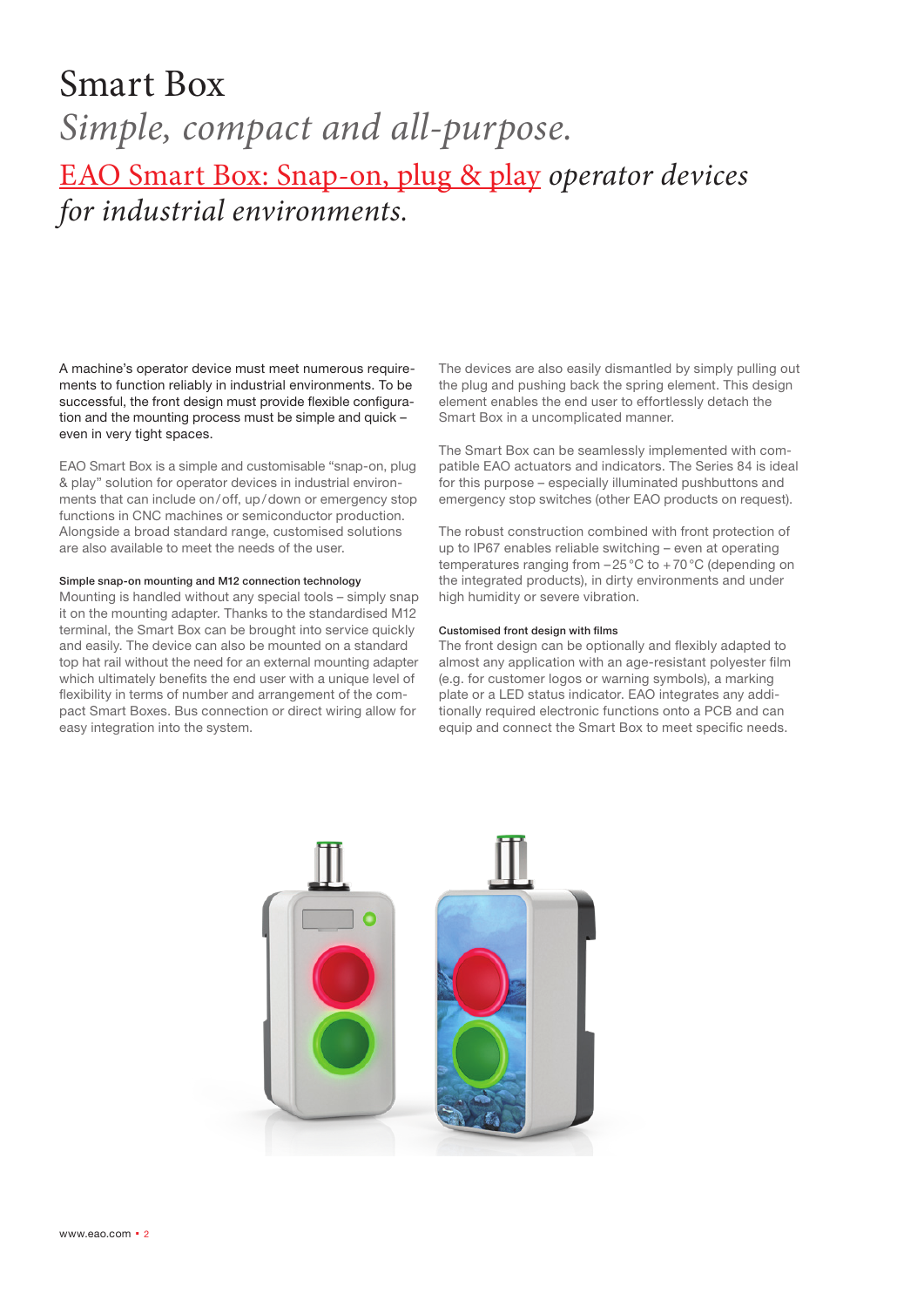### Advantages.

- Simple snap-on mounting and M12 connection technology
- Flexible arrangement and robust, compact construction
- Ease of integration into the system thanks to bus connection or direct wiring
- Customisable front design and functionality
- Standard range available customised solutions on request

#### Typical applications

- CNC milling, lathing, grinding and drilling equipment
- Semiconductor and electronics production
- Industrial lifting and handling automation
- Cooling and ventilation equipment
- Food and beverages
- Pharmaceutical, chemical production and process control
- Tobacco production and process control
- Textile production, including equipment for
- preparing, drying, spinning and weaving Packaging systems
- Production lines
- 
- Plus many additional applications

#### EAO is here to advise you

Our experts are happy to help you choose the product that meets your specifications and can provide you with a custom solution tailored to your individual application needs.

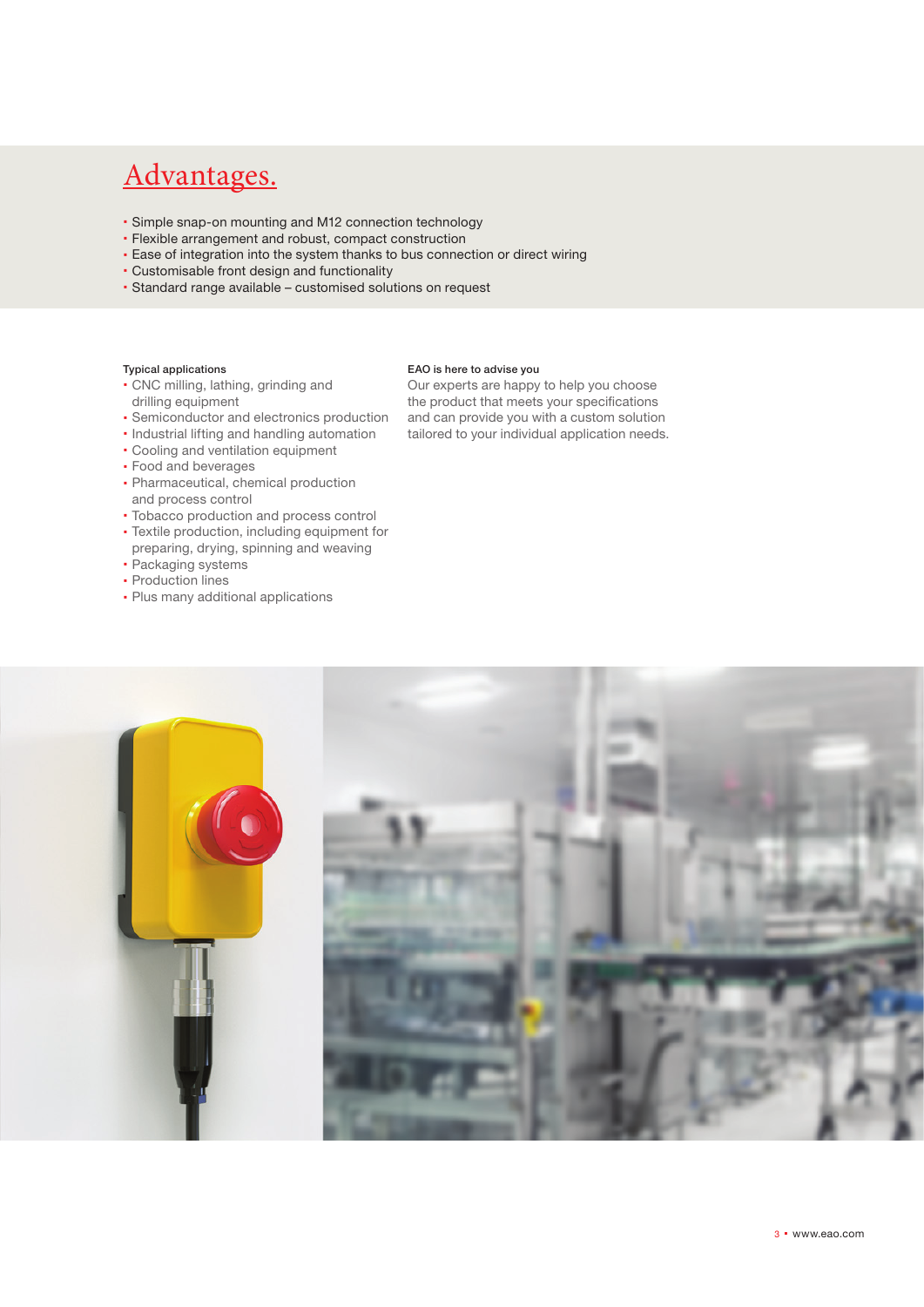### *Product structure of the compact Smart Box.*



#### Components and materials

- 1 Marking plate
- PVC/aluminium-coloured/adhesive
- 2 Light pipe, PC/glass clear
- 3 Upper part of housing
- PBT/RAL9010/RAL1004
- 4 Seal, Silicon MVQ
- 5 Lower part of housing PBT/RAL9011
- 6 Housing screws, Stainless steel A2/Torx
- 7 Spring element, POM natural
- 8 Mounting adapter Stainless steel 1.4301/ vibratory finish

The hole pattern for the M12 plug is optimised as standard for the zinc diecast plug from Murr Elektronik (design 17162).

#### Mounting cut-outs

The Smart Box can be shipped with a standard hole pattern or without a mounting cut-out on the upper side. Special hole patterns are possible on request depending on order volume.



All dimensions in mm.

Dimensions

www.eao.com  $\cdot$  4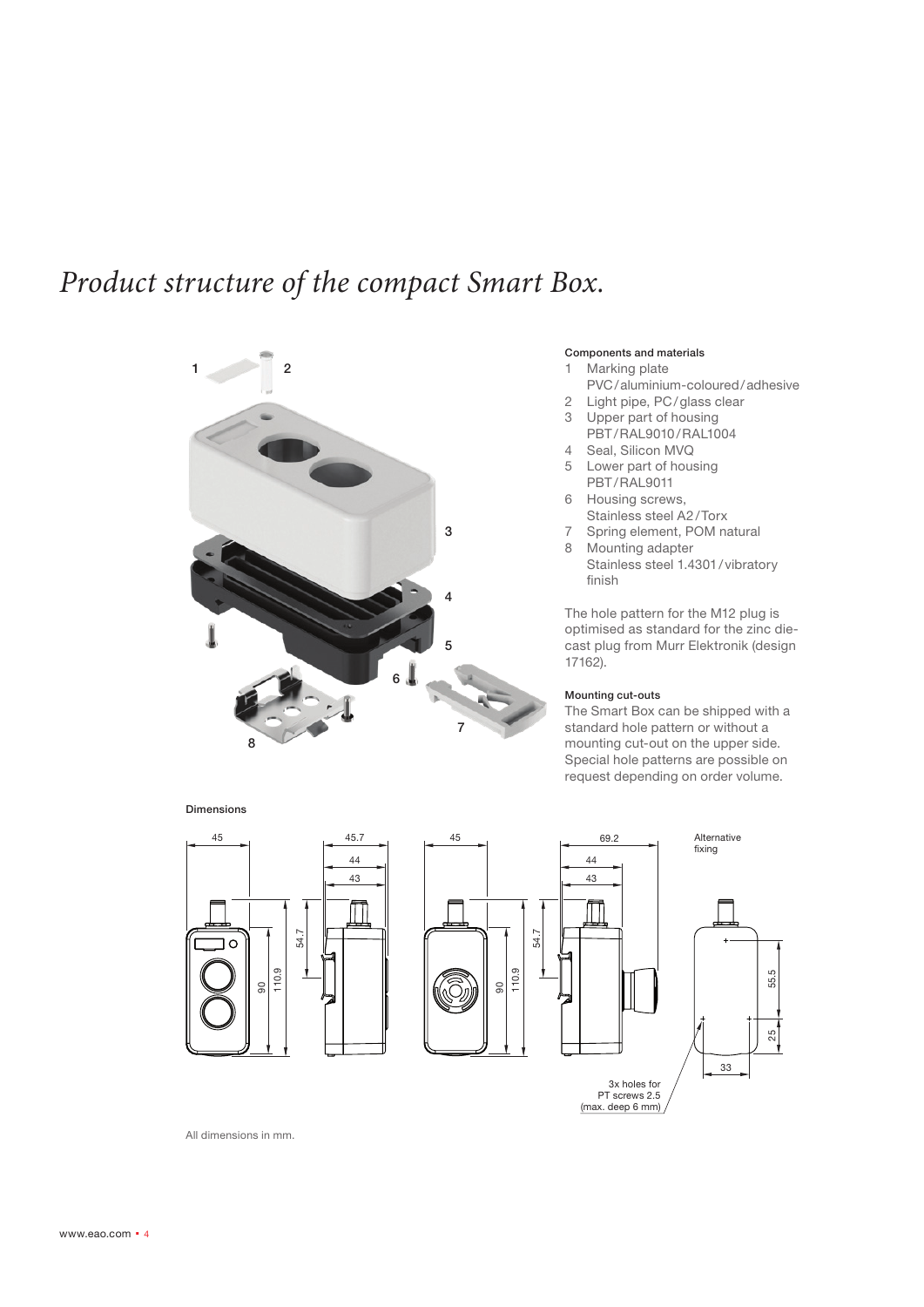### *Simple, flexible snap-on mounting and M12 connection.*





Mounting is handled without any special tools – simply snap it on the mounting adapter. Thanks to the standardised M<sub>12</sub> plug, the Smart Box can be brought into service quickly and easily. The device can also be optionally mounted on a standard top hat rail without a mounting adapter.

#### Mounted in three steps

- 1. Attach mounting adapter
- 2. Snap-on Smart Box 3. Connect cable with M12 plug
- 

#### Flexible in quantity and arrangement

Mounting on a top hat rail provides the user with a unique level of flexibility in terms of number and arrangement of the compact Smart Boxes.

#### Easy to dismantle

This device is easily dismantled by simply pulling out the plug and pushing back the spring element, which enables the end user to easily detach the Smart Box.

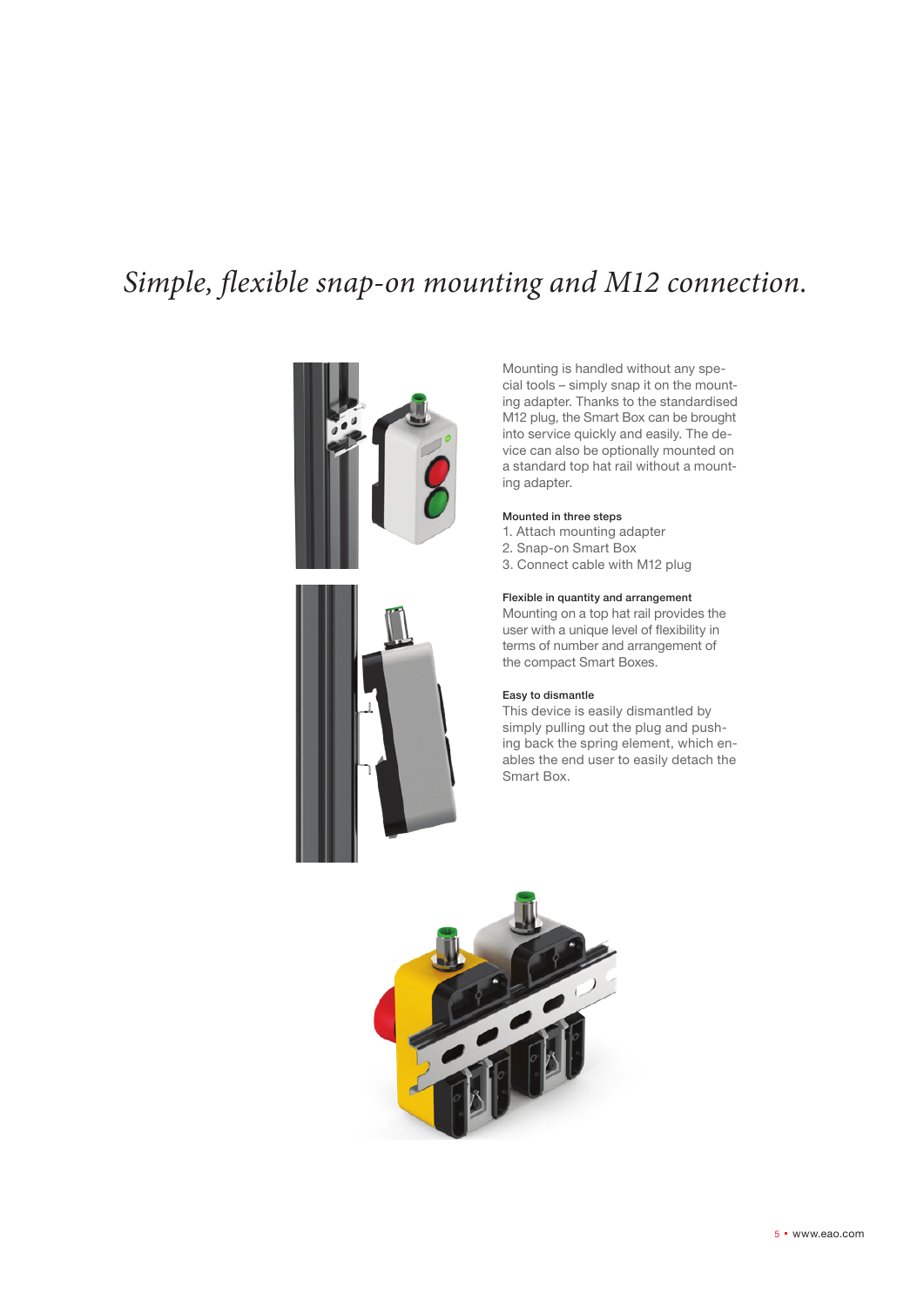### *Equipped and wired Smart Box. Standard and customised.*







#### Standard type

The Smart Box is available as a standard type with two fully illuminated Series 84 pushbuttons (white LEDs) and one 5-pin M12 plug. The colour of the buttons and the illumination can be easily configured by selecting the corresponding lenses.



#### Standard products at a glance

Wired and AS-i versions

| Part no.    | <b>Description</b>                                                                                                                             |
|-------------|------------------------------------------------------------------------------------------------------------------------------------------------|
| 73-00001.1  | White housing, M12, 2x Series<br>84 holes no lenses                                                                                            |
| 73-00001.2  | White housing, M12, 2x Series 84<br>holes with red and green lenses                                                                            |
| 80-4022.000 | White housing, M12, 2x Series<br>84, no lenses, with AS-i profile<br>S-7.A.7 (according to 3.0 speci-<br>fications)<br>See separate data sheet |

#### Standard type "e-stop"

This standard type is available with a Series 84 emergency stop switch, an independently operable status indicator and an 8-pin M12 plug.



| Part no.   | <b>Description</b>                                                                         |
|------------|--------------------------------------------------------------------------------------------|
| 73-00002.1 | Yellow housing with M12 and<br>Series 84 emergency stop switch<br>(not illuminated)        |
|            | 73-00002.2 Yellow housing with M12 and<br>Series 84 emergency stop switch<br>(illuminated) |

#### Customised equipment and wiring

On request, the Smart Box can also be equipped with other EAO actuators and indicators – alternate plug types and connector pin assignments are also available. The availability of customised equipment and wiring depends on the quantity required.

#### Specialist advice from experts

Our HMI experts will be happy to advise you of the product specifications that meet your needs and requirements – including customised solutions.

#### Wired Smart Boxes Unequipped Smart Boxes

| Part no.   | <b>Description</b>                                                                 |
|------------|------------------------------------------------------------------------------------|
| 74-10003.1 | Yellow housing with M12 and<br>Series 84 emergency stop switch<br>mounting cut-out |
| 74-10002.1 | Yellow housing with M12 hole                                                       |
| 74-10001.1 | Yellow housing no M12 no holes                                                     |
| 74-00003.1 | White housing with M12 and 2x<br>Series 84 mounting cut-out                        |
| 74-00002.1 | White housing with M12 hole                                                        |
| 74-00001.1 | White housing no M12 no holes                                                      |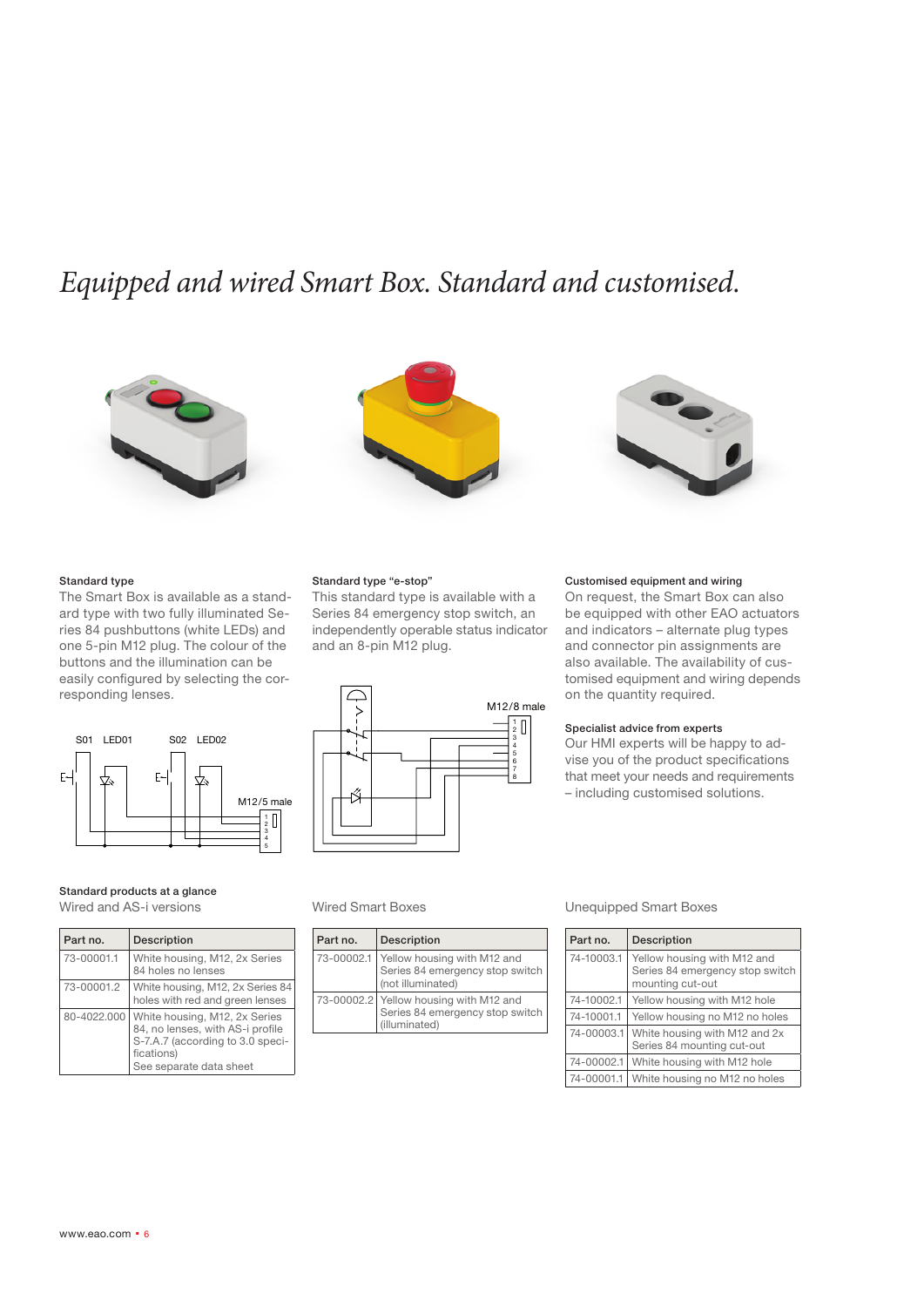### Sharing experiences.

*Creating interactions.*

### Since 1947, our product innovation has been based on a thorough understanding of the end users *and on our fascination with making interactions between humans and machines possible.*

EAO develops impressive, customised HMI Systems that feature innovative technology, intuitive operation and reliable functions.

EAO HMI Systems are of an outstanding quality in order to meet any requirement. Our engineering services also include the combining of customer-specific components outside of EAO's product range. As an expert in mixed-technology solutions, we create optimal solutions for our customers saving them both time and money. Here, we have global supply



chain experience at our disposal, and can draw on our expertise in process optimisation and EAO's risk management system.

We meet not only every possible functional and ergonomic end user requirement, but also all market- and country-specific standards. We also possess all necessary certifications and approvals.

Our HMI solutions offer the lowest total cost of ownership. EAO customers benefit from extensive savings in terms of money and time, as well as extremely long-term availability of our products and systems.

As a successful company with production sites around the world, EAO is actively committed to the effective implementation of a sustainable environmental policy. Our ISO 14001 certification for environmentally friendly management is something we are committed to and passionate about.

#### Your benefits as EAO customer:

- EAO is your HMI expert including mixed-technology solutions
- Efficient system solutions tailored to your needs
- You save time and money thanks to reduced
- interfaces Global service – around the world
- Sustainability an integral part of our
	- consultation service